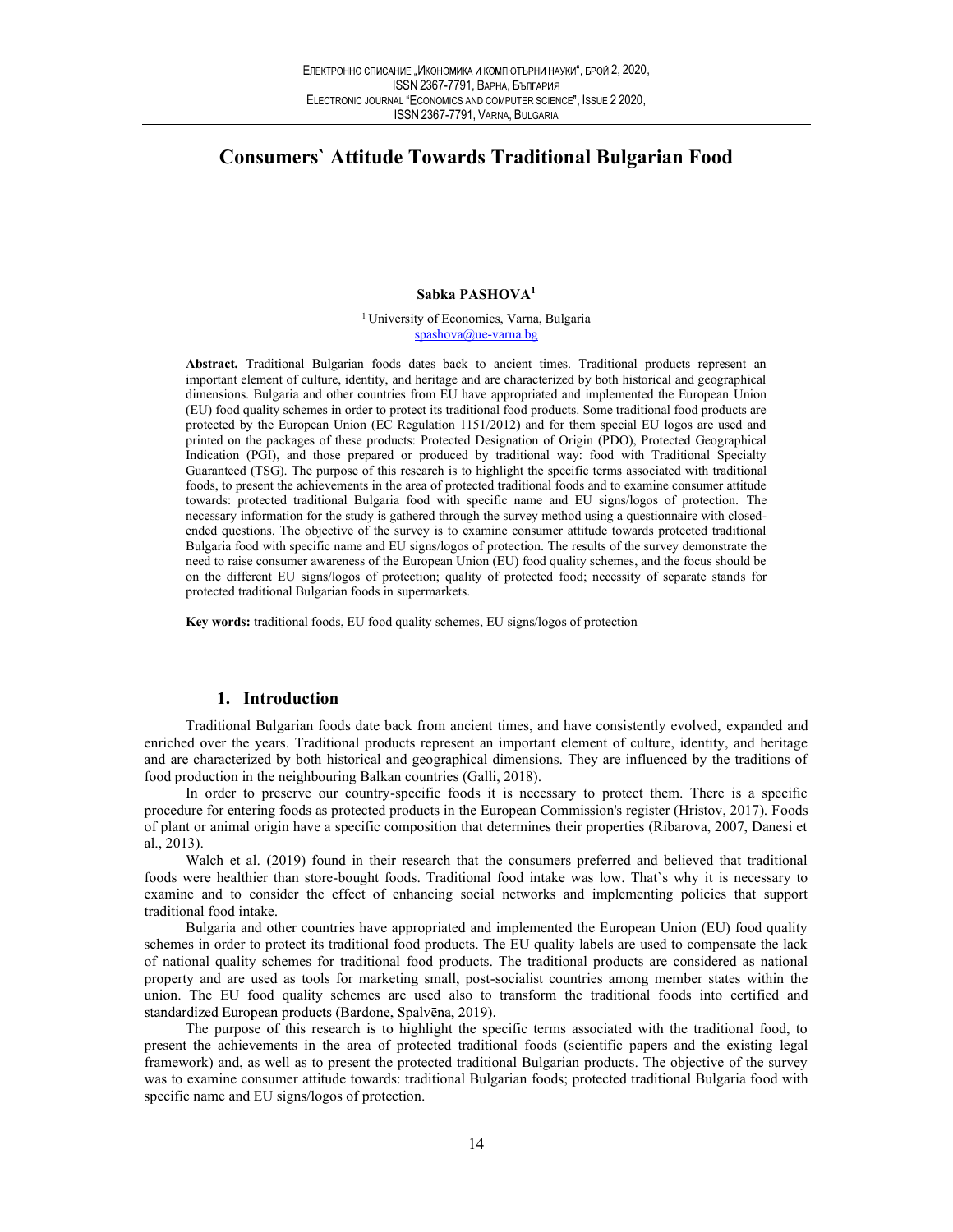# 2. Literature review

There are several specific terms associated with traditional presented in the literature: Traditional raw materials are the materials used in the past and presently alone or combined as components of identified geographical origin that have properties and composition that meet the requirements of the European Union (Alliance) and the national legislation (Ribarova, 2007). The ingredients in their composition must meet the requirements of quality, safety (chemical, microbiological and physical) and comply with the hygienic rates and rules of processing and production (Boyadzhiev, Markova, 1987).; Traditional recipe give detailed description of the ingredients and the way they are processed, arranged in order of their use and passed down from generation to generation over the years (Ribarova et. al., 2005).; Method of production must fully correspond to those used in the past, without the inclusion of modern processing techniques (Hristov, 2017).; Traditional specific foods are: Protected Designation of Origin (PDO); Protected Geographical Indications (PGI); Traditional Specialties Guaranteed (TSG). They are currently regulated by Regulation (EU) No. 1151/2012 (repealing Council Regulations (EC) No. 509/2006 and 510/2006) (Ribarova et. al., 2005). All of them are mechanisms to protect specific products from different region or country and are also successively extended to wines (Di Vita et al., 2014).

In the European Commission's Traditional Food Register, very few products, are classified under the name of TSG, and most of the food is registered under the PGI and PDO brand (Ribarova, 2007, Hristov, 2017). The latest regulations (Council Regulations (EEC) No. 2081/92 and No. 2082/92) introduced both additional information in terms of application procedure, labelling, enforcement activities and control of compliance, and a key element of enlargement of the quality scheme to third-country producers and new geographical origins (Carcea, Melini, 2013).

Labelling rules make it easier for consumers to identify quality food produced by a particular technology. A comprehensive Quality Policy - Protected Designations including Protected Designations of Origin, Protected Geographical Indications and Traditional Specific Foods has been developed in the EU. EU quality policy aims at protecting the names of specific products to promote their unique characteristics, linked to their geographical origin as well as traditional know-how. Product names can be granted with a geographical indication (GI) if they have a specific link to the place where they are made. The GI recognition enables consumers to trust and distinguish quality products, and also helping producers to market their products better. Other EU quality schemes emphasise the traditional production process or products made in difficult natural areas such as mountains or islands (European Commission, 2019). They are important tools that protect the names of regional foods, such as wines, cheeses, hams, sausages and olives, so that only foods that genuinely originate in a particular region are allowed to be identified as such (Guardia, Illueca, 2013).

Nowadays increased the interest of consumers towards high quality food products with a certain geographical origin. The quality of the products is defined by using combination of analytical methods. It was found, that the most promising approach to establish the geographical origin, was to analyse different types of food compounds (Luykx, Ruth, 2008).



Figure 1. Special EU logos, designations of the quality scheme

Source: COMMISSION IMPLEMENTING REGULATION (EU) No 668/2014 of 13 June 2014 laying down rules for the implementation of Regulation (EU) No 1151/2012 of the European Parliament and of the Council on agricultural product quality schemes. Published L OB. No. 179 of 19 June 2014.;

https://www.google.com/search?q=Special+EU+logos,+designations+of+the+quality+scheme&client=op era&hs=fpG&source=lnms&tbm=isch&sa=X&ved=0ahUKEwiS972owdLlAhW7QUEAHWT8CYMQ\_AUIES gB&biw=1195&bih=590#imgrc=09KTZQugOdNzxM:

There are three European quality schemes. Some traditional food products are protected by the European Union (EC Regulation 1151/2012) and for them a special EU logos (Figure 1) are used and printed on the packages of these products from a given geographical origin: Protected Designation of Origin (PDO), Protected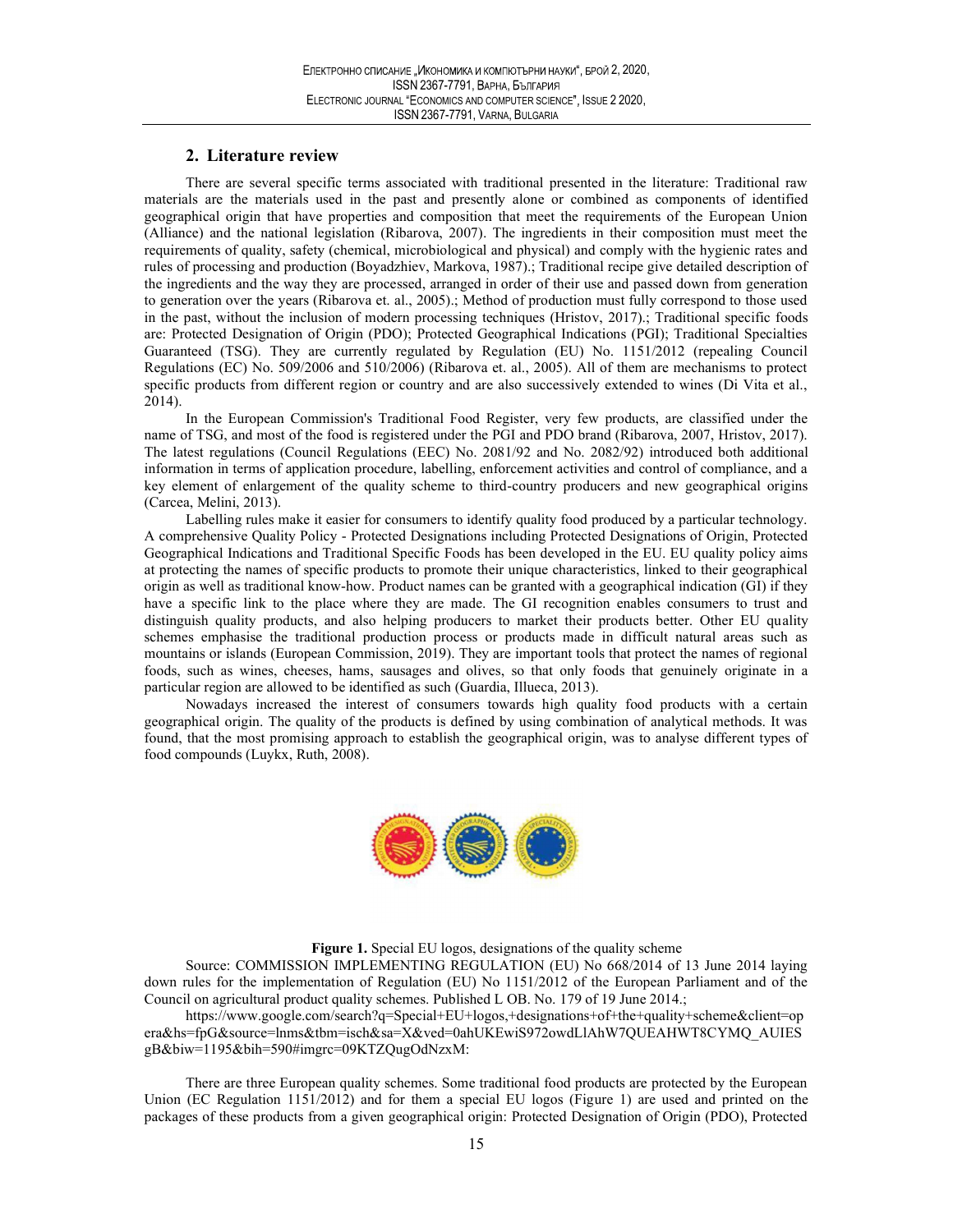Geographical Indication (PGI), and those prepared or produced by traditional way: food with Traditional Specialty Guaranteed (TSG). Traditional Specific Food (TSG) describes a specific food that: (a) results from a method of production, processing or composition that conforms to traditional practice for that product or foodstuff, or (b) is manufactured from raw materials or ingredients which are traditionally used for it (Caputo, et. al., 2018). Traditional specific foods have no connection with the geographical area. Traditional means proven use in the domestic market for a period that allows transmission from generation to generation. This period is at least 30 years. Specificity means characteristic features of production which clearly distinguish the product from other similar products of the same category. Verification of Products of Designated Origin (PDO) and Protected Geographic Indication (PGI) will help to protect the specific regional foods in the certain country in the EU (Negrini, et. al., 2008).

Traditional food for consumers is very old (Guerrero, et. al., 2009), tasty, produced in specific region of a certain country in the world. The three EU types of food quality labels (PDO, PGI and TSG) are primarily intended to protect producers of food with special qualities and to aid consumers in their decision-making (Grunert, Aachmann, 2016).

The optional quality term mountain product is used only to describe the products intended for human consumption listed in Annex I to the Treaty on the Functioning of the European Union (TFEU) for which: (a) both raw materials and feed for farmed animals originate mainly from mountain areas; (b) in the case of processed products, processing is also carried out in mountain areas. The horticultural product may be of animal origin, vegetable origin or beekeeping product. The EU Organic Farming logo can be placed on all pre-packaged organic food products produced in the EU, ensuring that they comply with EU organic production standards.

At the beginning of 2020, 1460 products were registered in the EU, such as PDO, PGI or TSG. This is an instrument created by the European Union in order to protect Geographical Indications (Melini, Melini, 2020). Protected products can be considered as a strategy of marketing and competitiveness for producers. It encourages the producers to strengthen and expand the quality range of its production (Scozzafavan, et. al., 2018).

It is found that the southern European countries in the European Union (EU) produce the greatest number of products, certified at the Food European Register as a quality product. Italy, France, Spain, Portugal and Greece account for 70% of these products (Spain, Italy and France represent 68.9% of the total PDO products registered in the EU) (Pérez-Elortondoa, et. al., 2018). First place in the Union, in spite of the registered number of products took Italy - a total of 293 (for local cheese, and for fruits and vegetables), next is France with 242 certificates, Spain with 194, Portugal with 138 and Greece with 104.

The European protection procedure is free of charge, but it takes about two years and can only be started by a producer association. The initiators apply first to the Bulgarian Ministry of Agriculture, enclosing relevant documents regarding the product's relationship with the region or evidence of traditional food composition or technology of its production. Following are inspections by experts from the Ministry of Agriculture and a deadline for objections by interested persons in the country. The request shall then be sent to the European Commission, published in the Official Journal of the Community and shall be given the opportunity of each Country Member to object. After six months, if no objection is raised, the product is entered in the relevant European register (Georgieva, 2018).

Bulgaria has successfully registered 8 products: Protected Geographical Indication two products - Gornooryahovski Sudzhuk and Bulgarian Rose Oil. This signifies that the Sudzhuk can be produced only on the territory of the town Gopna Oryahovitsa and the Rose Oil can be produced only on the territory of Rose Valley, near the town of Kazanluk.; Traditional Specialty Guaranteed foods are registered File Elena, Lukanka Panagyurska, Role Trapezitsa, Kayserovan vrat Trakiya, Pastarma Govezhda.; Protected Designation Origin one product - Strandjanski manov med (honey)/Manov med (honey)of Strandja. Under the national procedure for registration as a traditional-specialty food are Troyanska Lukanka and Eastern Balkan Pig Meat, which apply for a protected designation of origin (PDO) (Stojcheva, 2017, DOOR database).

Due to the specificity of traditional foods, they are produced in smaller enterprises, in smaller quantities, using typical technologies. Therefore, it is difficult and impossible to be present in large quantities on foreign markets. But these foods can be used to promote the region and the state, to attract tourists and to bring local communities closer. A major advantage for producer companies is the higher cost of the product as well as the opportunity to participate in EU-funded promotional programs.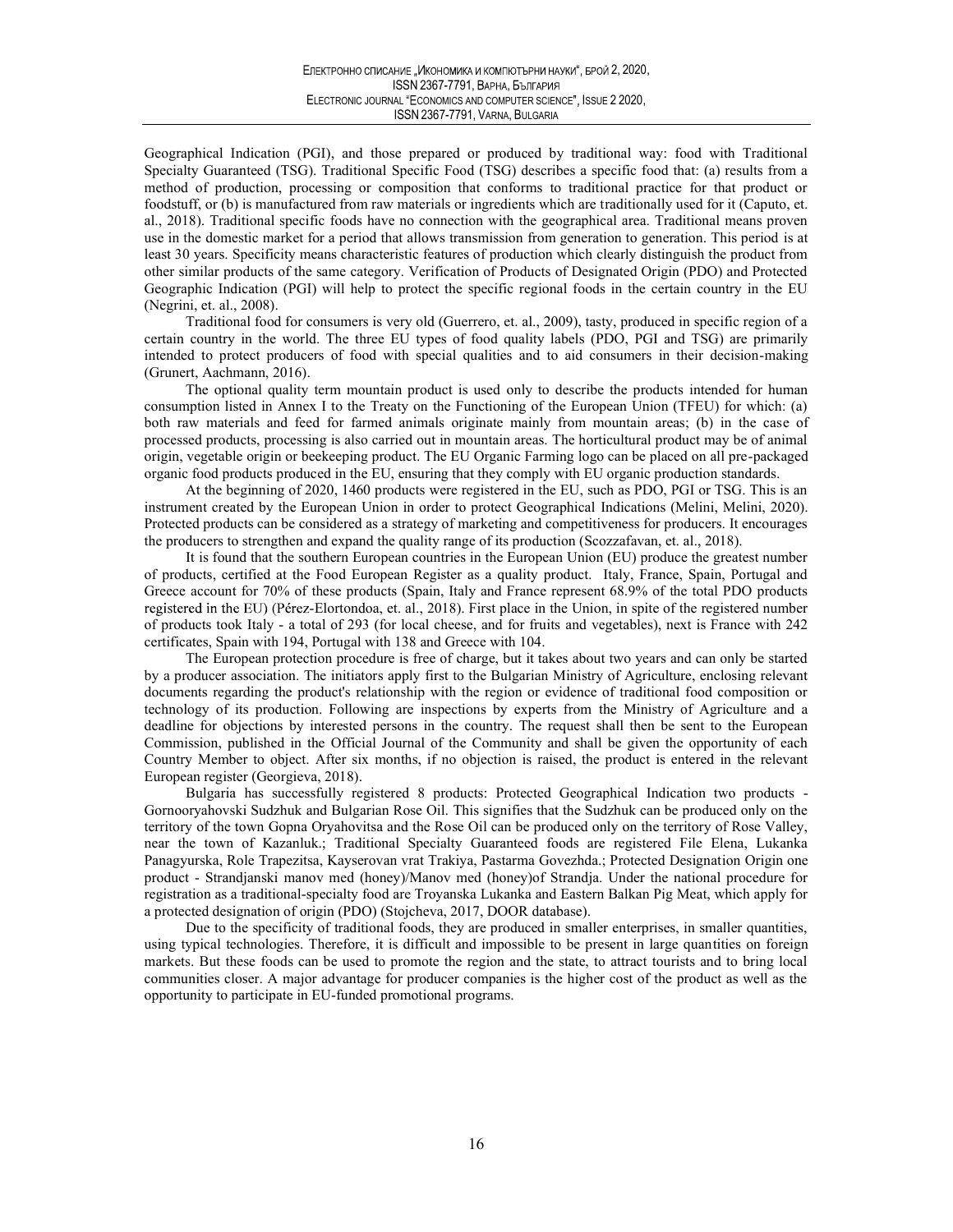# 2, 2020,<br>2 2020,<br>itional Bulgarian foods 3. Survey of consumer attitudes towards protected traditional Bulgarian foods methodology, results

## 3. 1. Materials and methods

The protected traditional Bulgarian foods are subject to review in this research. In order to achieve the research aim are studied and systematically analysed scientific papers and the existing legal framework in the area.

The objective of the survey is to explore the attitudes of consumers towards: choosing, buying and consuming traditional Bulgarian foods; protected traditional Bulgaria food with specific name and EU signs/logos of protection. The questionnaire is piloted with 20 randomly selected consumers and subsequently modified. The final survey is carried out between March and April 2020 in different regions of Bulgaria (city of Sofia, big towns, smaller towns and villages).

The respondents to the survey are chosen by the stochastic (random) selection method. With this method all elements of general population have an equal chance to be included in the study sample. Thus, the sample reflects with maximum accuracy the structure of the entire population. This ensures representativeness of the information obtained from the sample, within the margins of the stochastic error, which can be attributed to the entire whole population. The larger the absolute sample size, the greater the degree of representativeness of the data.

The necessary information for the study is gathered through the survey method using a questionnaire with closed-ended questions. The questionnaire also contained additional information for the portion of the consumers who have no knowledge of and come for the first time across terminology related to traditional Bulgaria food with specific name and signs of protection (Luykx, Ruth, 2008).

The questionnaire consisted of three parts: first, respondents reported their actual traditional Bulgarian foods buying habits (products purchased and retail outlets patronized) and whether they had consumed these products previously; second, respondents present their attitude towards the traditional foods (TF) and the changes which they recommend to be made in the way of offering the TF in the supermarkets; third, focused on demographic/socioeconomic questions - it is presented first in the analyses of the results (Gustavii, 2017).

The survey is conducted among consumers. The online questionnaire is made available to 198 respondents, 85 men and 113 women aged between 18 and 60+. In total, 198 individuals have fully completed the questionnaire. The majority of respondents, about 57%, were women and were young people aged between 18-30 about 41%. We had consulted consumers, both in big cities and in smaller once. Approximately 59% of the respondents are from towns with more than 100,000 people and about 20% are from Sofia. The financial status of the participants is diverse: with the largest percentage (55%) are the respondents with a budget around the average for the country; next come (25% of them) with a budget higher than the national average; on the third place were those with a budget lower than the average for the country (13%) and 11% of them are with a budget much above the national average.

## 3.2. Results and discussion

The survey included 198 respondents - 113 women and 85 men (Figure 2).



Figure 2. Gender of the respondents Source: Own calculations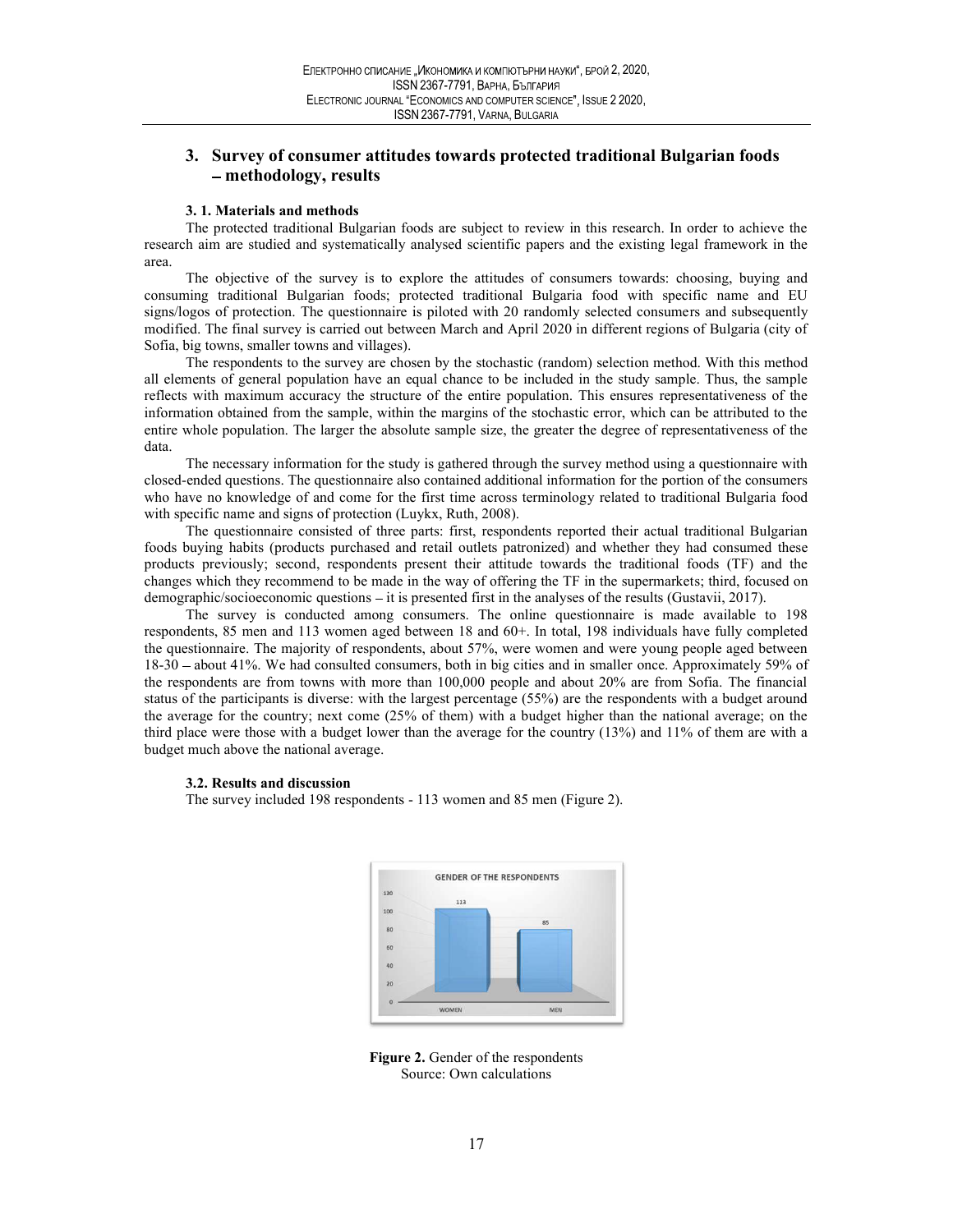2, 2020,<br>2 2020,<br>aaller ones. The results show that The research was made among consumers, both in big cities and in smaller ones. The results show that there are predominantly larger settlements (over 100,000 people). They make up 74.5% of the respondents. This is due to the concentration of able-bodied people in larger economic centers that provide more opportunities. The larger cities in Bulgaria are also a center of attraction for young people who continue their education at the universities or started working (Figure 3).



Figure. 3 Distribution of the respondents according to the population (city/town/village) Source: Own calculations

The distribution and concentration of young population in Sofia and bigger towns is also confirmed by the obtained results. The participants who take part in the survey are mainly from the most active part of the population between the ages of 18 and 50. They represent 89.4% of the respondents (Figure 4).



Figure 4. Distribution of the respondent by age Source: Own calculations

The consumer attitude survey on protected Bulgarian foods also goes through a survey of respondents about their disposable income. This is necessary because, depending on purchasing power, the consumer may or may not afford to purchase the desired products and food. When impossible, the choice is often made of goods of not good quality but at a lower price.

The disposable income of a family member is directly related to the net salary. A look up in the National Statistic Institute (NSI) database shows the following:

Average gross salary for December 2019 according to NSI data in the public sector - BGN 1416;

 Average gross salary for December 2019 according to NSI data in the private sector - BGN 1327 (NSI, Household Income, Expenditure and Consumption, https://www.nsi.bg/en/content/3168/income-expenditure) and-consumption-of-households).

The results from the survey prove that most of the participants have a budget around the national average (Figure 5).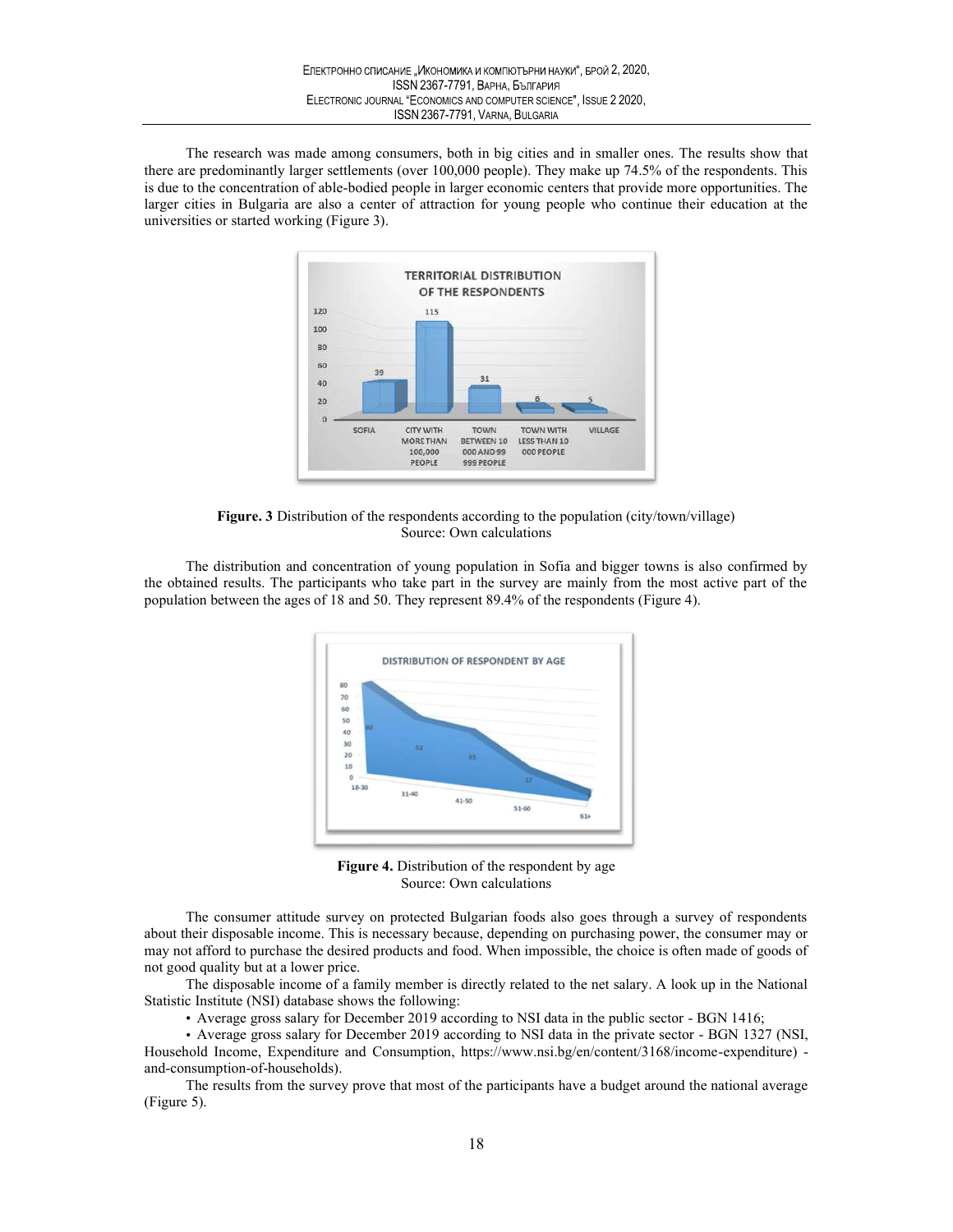

Figure 5. Distribution of the respondent according to their budget Source: Own calculations

With the next group of questions, we aim to explore the extent to which consumers are familiar with traditional Bulgarian foods. In response, 98% of respondents declared that they had heard, and 97.5% were well aware of these products (Figure 6).



Figure 6. Respondents acquainted with the traditional products Source: Own calculations

According to the respondents, traditional Bulgarian foods would be preferred and chosen by them when making a purchase decision. They will choose the traditional products over others, because their origin and quality are guaranteed. This is the choice of 97.5% of the respondents who sometimes, in most of the cases and always will prefer and buy a traditional Bulgarian product (Figure 7).



Figure 7. Respondents preferences/choice on choosing a traditional product (number of respondents) Source: Own calculations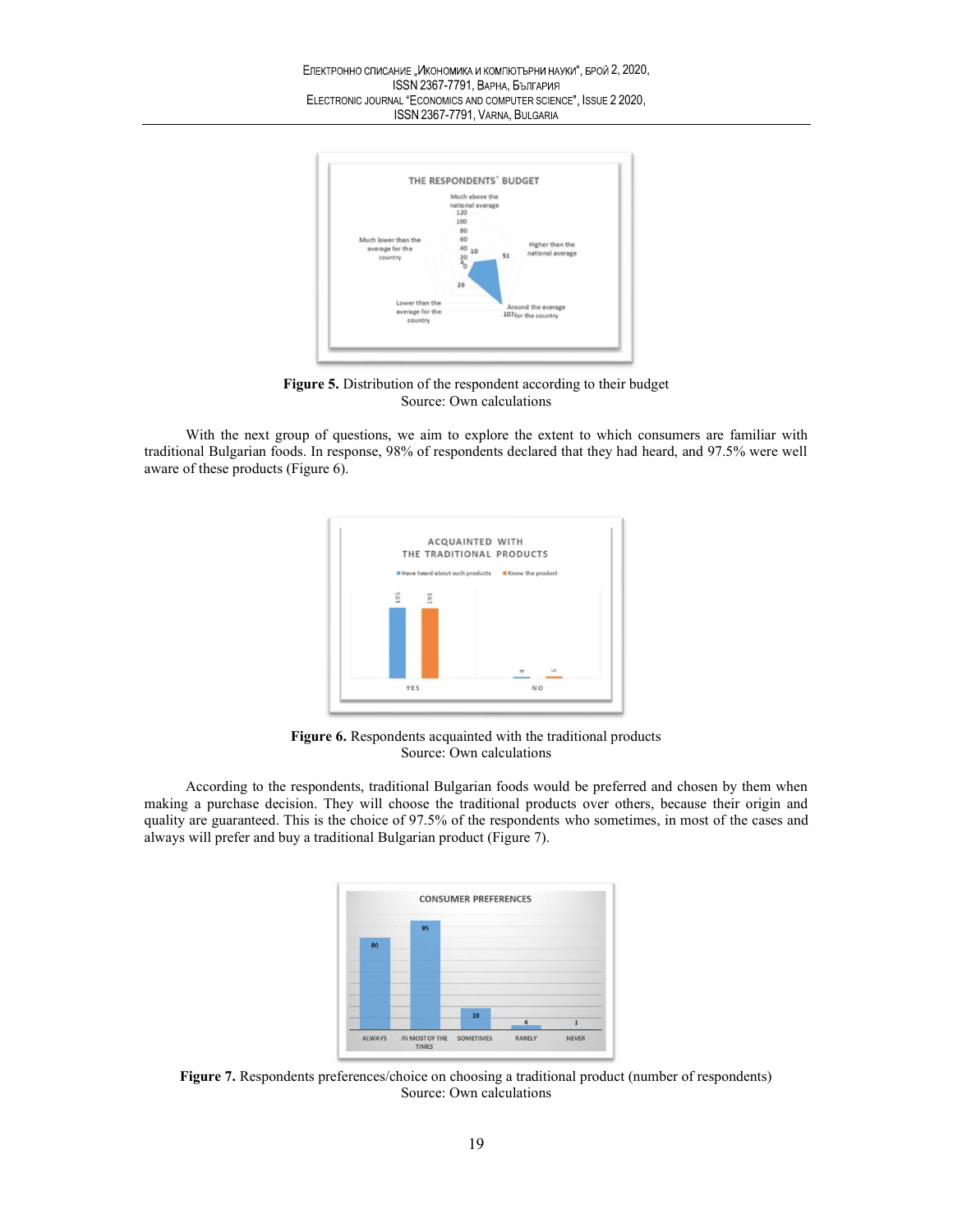2, 2020,<br>2 2020,<br> $\frac{1}{2}$  the respondents (57%) are not The results of the survey prove unfortunately that more than half of the respondents (57%) are not acquainted with the special EU logos/signs identifying traditional Bulgarian foods. Therefore, it is necessary to promote this information among consumers and, if necessary, to launch a campaign to introduce and acquaint consumers with the specific elements of the labelling of traditional, protected Bulgarian foods (Figure 8).



Figure 8. Respondents acquainted with the special EU logos Source: Own calculations

Regarding the recognition of this group of foods in the supermarkets, the respondents gave different answers. Only 40.7% of them gave a positive answer, and 32.6% of the respondents give a negative answer, which is a proof that consumers find it relatively difficult to find traditional Bulgarian food at the stands. Not a small group of people (26.6%) who participated in this survey did not give a definite answer. This enables us to list them as a group of consumers that difficult find traditional products in the market chains. In conclusion, it can be summarized that traditional Bulgarian foods are not easily accessible and prominent in the retail chains. This is probably one of the reasons why these products and their specific logos are not known from consumers (Figure 9).



Figure 9. Recognition of the traditional foods by the respondents in the commercial chains Source: Own calculations

We received many different answers to one of the questions "How did you learn about the food protection scheme?". Over 1/3 of the respondents declared that they have learned about the protected food system from our questionnaire. Other respondents (14.1%) have learned about the system of protected foods from scientific materials/papers and only 11.6% from the media. The obtained summary results of the survey give us reason to offer the need for promotion, presentation and advertising among the consumers of the different types of protected Bulgarian foods. At the moment, this is very important for Bulgarian producers of traditional foods who will be protected and supported, and consumers will be informed about the types of foods that fall under the category 'protected foods' annually (Figure 10).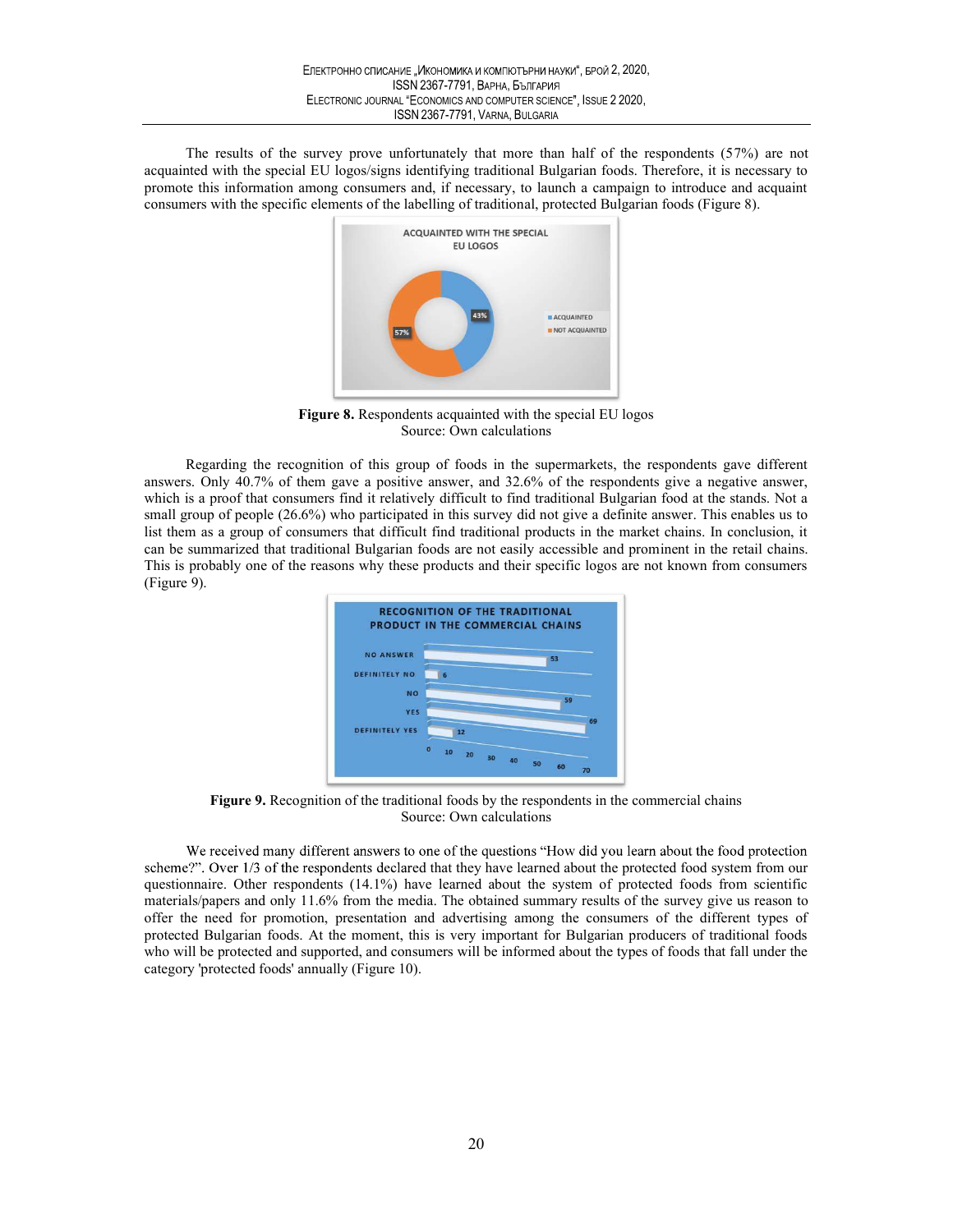

Figure 10. First source for the respondents connected with the special EU logos Source: Own calculations

After we managed to get the respondents' attention with this questionary, we received a definite answer to the question whether they would change their preferences in the future in favor of protected Bulgarian foods. 94.5% of them gave a positive answer, only 1 participant gave a definitive negative answer, and 5% were hesitated weather to choose protected foods. These results make sense of the study and of the efforted work of the Bulgarian producers, who have to preserve the traditions in the production of some specific foods for our country (Figure 11).



Figure 11. Respondents preferences towards consuming (buying) traditional Bulgarian food Source: Own calculations

Another major and important point in the survey is respondents' preferences to one of the three categories of foods (PDO, PGI and TSG). The results of the survey are summarized as follows: the preferred foods for the respondents are foods with Protected Designation of Origin (13.6%); 4.5% of respondents noted foods with Protected Geographical Indication as their choices and preferences; foods with Traditional Specialties Guaranteed were preferred by 25.1% of respondents. Therefore, more than half of the respondents (56.3%) gave their preference to all three groups. The results prove that Bulgarian consumers are demonstrating their support towards the native producers of traditional protected foods (Figure. 12).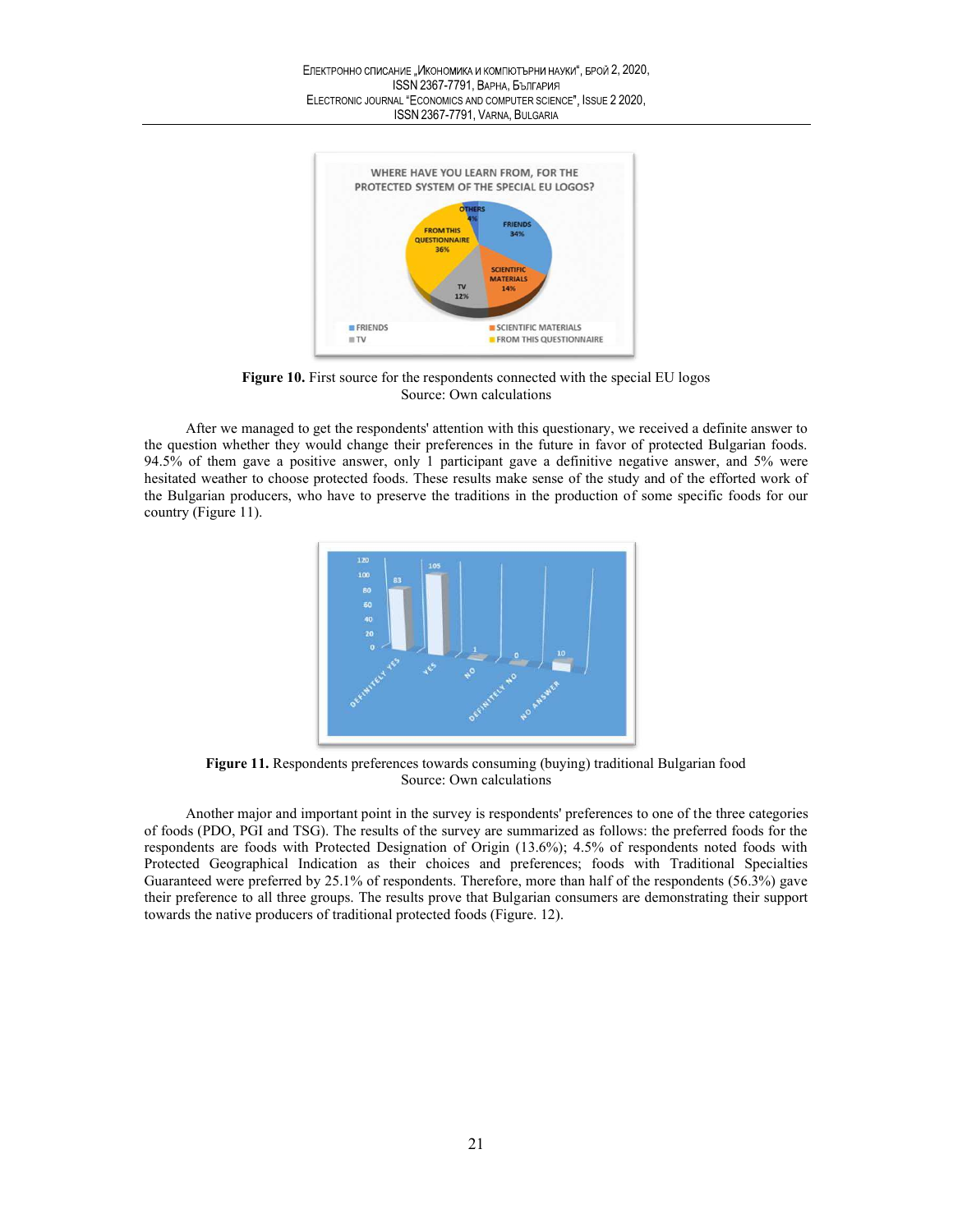

Figure 12. Respondents' preferences towards particular regulated categories of foods (PDO, PGI, TSG) Source: Own calculations

Another very important point in the survey is the respondents' preferences towards the shopping/grocery chains which they most often shop from. The answers received are heterogeneous, from which we can receive the following necessary information. 56.3% of respondents prefer large supermarkets/retail chains, and 43.7% of consumers prefer smaller stores (Figure 13).



Figure 13. Preferred retail stores by the respondents Source: Own calculations

After examining respondents' preferences for the supermarkets, they prefer to visit, the next step is to study whether they are willing to change their habits and start shopping at other stores in which are offered protected foods if they are not available in the store which they use to visit up to this moment. The survey results are summarized as follows: 76.3% of the respondents gave a positive answer; other 13.1% of the respondents strongly stated that they would not change their habits and would remain loyal to the traders who serve them now; 10.6% of the respondents are hesitated whether to change their preferred market by now (Figure 14).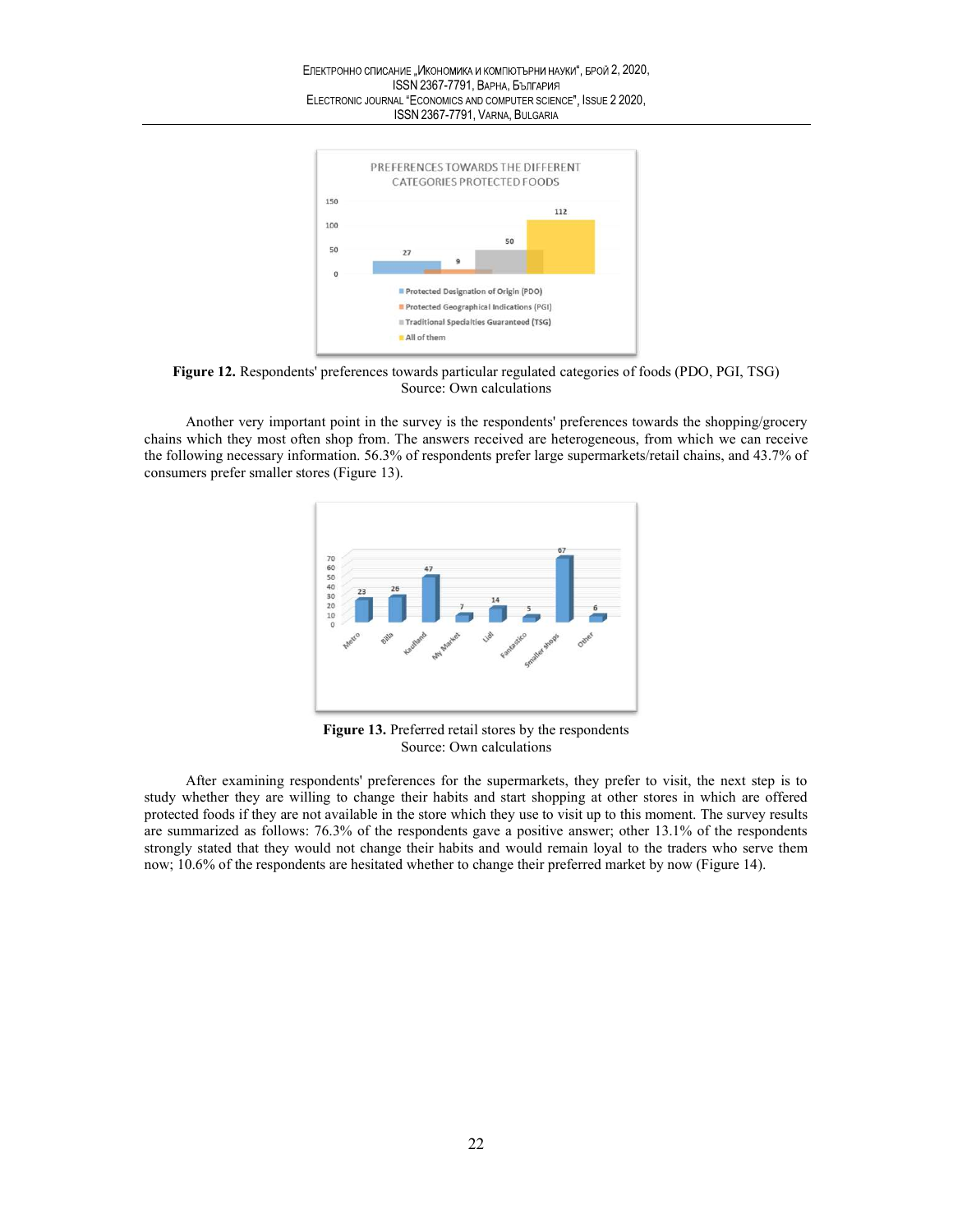

Figure 14. Respondents' dispose to change preferred from them retail chain Source: Own calculations

Another very important point of the research was to study the opinion of the consumers about the need of separate stands for protected Bulgarian traditional foods in the commercial chains. The survey results show the same trend in the answers of the respondents as above: 95% of them prefer stands with traditional foods; 4.5% of them do not need such stands and division of foods in the markets. Only one respondent is not sure and hesitate how to answer (Figure 15).



Figure 15. Respondents` opinion for the necessity of stands for protected Bulgarian foods in the retail chains Source: Own calculations

Based on a survey of consumers' attitude towards protected traditional Bulgarian foods was found as follows:

 over 98% of respondents are acquainted with the traditional foods and 97.5% had a good knowledge of them (traditional products);

• over 90% of the respondents prefer these foods instead of imported ones;

• 76.3% of the respondents would change their shopping habits;

 95% of the respondents would prefer to set up separate stands for protected traditional Bulgarian foods in supermarkets.

The obtained results from the carried-out survey of the consumer attitude towards the preference and use of protected Bulgarian foods prove the need to raise consumer awareness of the specific characters in the labelling of the three regulated categories of foods: Protected Designation of Origin (PDO); Protected Geographical Indications (PGI); Traditional Specialties Guaranteed (TSG). Another important moment on which should be emphasized is the promotion of protected traditional foods among consumers. It is also very important to set up zones or stands on which to be placed these products at retail chains. This can also be a part of a consumer information campaign, and will help them in their good food choice. Last but not least of importance, is the necessity of advertising the protected traditional Bulgarian foods on national/international media, etc., emphasizing that foods registered under the PDO/PGI/TSG scheme (instrument created by the European Union to protect Geographical Indications) and have the EU logos on the label of traditional products, which proof that they are with high quality and safe for consumers.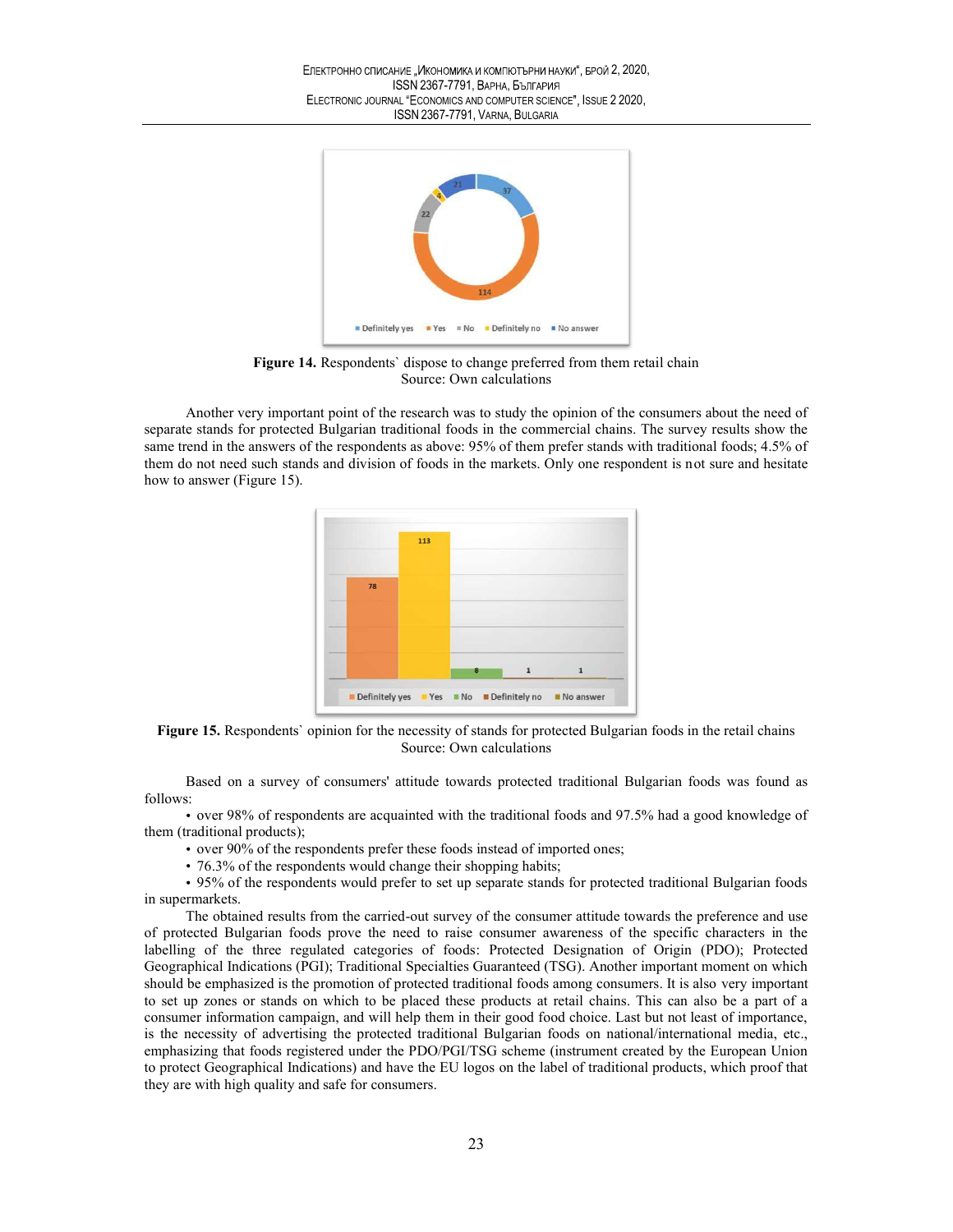## 4. Conclusion

Protection of traditional Bulgarian foods means for the consumers that traditional, specific foods are of good quality, with no additives and no authorized ingredients. This is guaranteed by the strict rules and control under which they are produced. The first of these states is that they can only be produced by companies that are members of a specially formed association that exercises internal control over manufacturers. The second requirement is strict adherence to the recipe, technology and manufacturing conditions described in the relevant documentation, with which is requesting protection in Brussels. Registration requires all companies to work according to the established traditional methods, with the same recipes and with the same technological parameters. The primary control over whether companies comply with this is delegated to external certified organizations. In addition, producers of traditional foods in Bulgaria are subject to be controlled by the Bulgarian Food Safety Agency.

Bulgaria has so far registered 8 products: Protected geographical indication (PGI) two products - Gornooryahovski sudzhuk and Bulgarian rose oil.; foods with Traditional Specialty Guaranteed (TSG) five products - File Elena, Lukanka Panagyurska, Role Trapezitsa, Kayserovan vrat Trakiya, Pastarma Govezhda.; Protected designation of origin (PDO) one product – Strandjanski manov med (honey) / Manov med (honey) from Strandja.

The results of this research can be summarised in the following conclusions:

- Consumers preferred traditional protected Bulgaria foods instead of foreign ones and 35% of the respondents find them easy in the supermarkets. Approximately 33% of the consumers can`t easily find these products in the supermarkets. That`s why in order to be well presented to the consumers it is very important to be organized/set up zones and put stands on which to be placed and arranged the protected products in the retail chains/supermarkets.;
- 57% of the consumers are not acquainted with the special EU logos (used and printed on the packages of the products) and 36% of them heard for the first time for them from this questionnaire: Protected Designation of Origin (PDO), Protected Geographical Indication (PGI), and those prepared or produced by traditional way - food with Traditional Specialty Guaranteed (TSG). These prove the need for training educational activities which will present the different special EU logos to the consumers. In this way the consumers will be familiar and acquainted with the special EU logos, printed on the label of foods and are proof that the products are traditional, Bulgarian, with high quality and of protected origin.

The focus of future work may be directed towards comparative analysis of the composition of traditional Bulgarian foods and similar foods produced in other European countries, in order to present the differences in the content and nutritional value of foods produced in different regions of the Union.

# Literature

- Bardone, E., Spalvēna, A., 2019. European Union food quality schemes and the transformation of traditional foods into European products in Latvia and Estonia. Appetite, vol. 135, pp. 43-53.
- Beef Pastarma Application Specification, 2015, (in Bulgarian). MAFF, Available at: https://www.mzh.government.bg/bg/politiki-i-programi/politiki-i-strategii/politiki-po-agrohranitelnataveriga/zashiteni-naimenovaniya/htsh-pastrma-govezhda/.
- Boyadzhiev, V., Markova, M., 1987. (in Bulgarian). Hygiene of Nutrition, Sofia: Medicine and Physical Education, pp. 282.
- Carcea, M., Melini, F., 2013. Chapter 1 Legal Aspects of Food Protected Designations. Comprehensive Analytical Chemistry, vol. 60, pp. 3-30.
- Caputo, V., Sacchi, G., Lagoudakis, A., 2018. Chapter 3 Traditional Food Products and Consumer Choices: A Review, Case Studies in the Traditional Food Sector, A volume in the Consumer Science and Strategic Marketing series, Woodhead Publishing Series in Food Science, Technology and Nutrition, pp. 47-87.
- Danesi F. Pasini F. Caboni MF. et al., 2013. Traditional foods for health: screening of the antiox-idant capacity and phenolic content of selected Black Sea area local foods. BaSeFood Consorti-um. Journal of the Science of Food & Agriculture, 93(14):3595-603.
- Di Vita, G., Chinnici,G., Pappalardo, G., D'Amico, M., Bracco, S., 2014. Standard output versus standard gross margin, a new paradigm in the EU farm economic typology: what are the implications for wine-grape growers? Journal of Wine Research, vol. 25, (4), pp. 229-242.<br>DOOR database.
- DOOR database, Available at: the database, and a structure at: the database at: the database at: the database at: the database at: the database at: the database at: the database at: the database at: the database at at: the https://ec.europa.eu/agriculture/quality/door/list.html?&recordStart=0&filter.dossierNumber=&filter.comb oName=&filterMin.milestone\_\_mask=&filterMin.milestone=&filterMax.milestone\_\_mask=&filterMax.m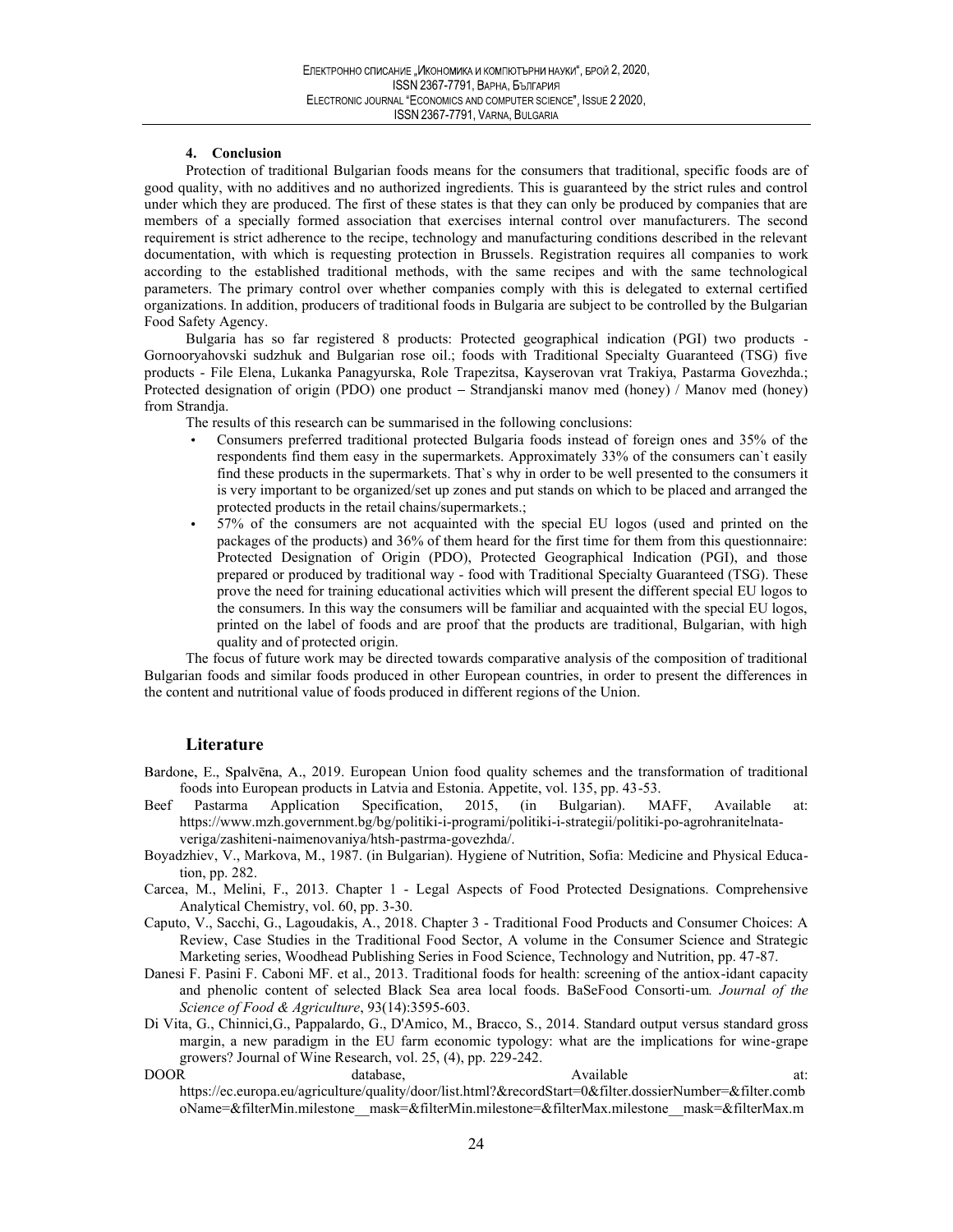ilestone=&filter.country=BG&filter.category=&filter.type=&filter.status

- European Commission, 2019. Quality schemes explained, Aims of EU quality schemes, Available at: https://ec.europa.eu/info/food-farming-fisheries/food-safety-and-quality/certification/qualitylabels/quality-schemes-explained\_en
- File Elena and Lukanka Panagyurska Become EU Trademarks, 2014. (in Bulgarian). Available at: https://www.plovdiv24.bg/novini/interesting/File-Elena-i-lukanka-Panagyurska-stanaha-zashtiteni-markiv-ES -506994
- Galli, F., 2018. Chapter 1 Traditional Food: Definitions and Nuances. Case Studies in the Traditional Food Sector, A volume in the Consumer Science and Strategic Marketing series, Woodhead Publishing Series in Food Science, Technology and Nutrition, pp. 3-24.
- Georgieva, M., 2018. The state looks for a longer term for registration of Bulgarian traditional foods in the EU, (in Bulgarian). Available at: https://www.capital.bg/biznes/kompanii/2018/05/14/3178556\_durjavata\_iska\_podulug\_srok\_za\_registraciia\_na/
- Grunert, K., Aachmann, K., 2016. Consumer reactions to the use of EU quality labels on food products: A review of the literature. Food Control, vol. 59, pp. 178-187.
- Guardia, M., Illueca, A., 2013. Food Protected Designation of Origin: Methodologies and Applications, Elsevier; 1 st Edition, Kindle Edition, pp. 800.
- Guerrero, L., Guàrdia, D., Xicola, J., Verbeke, W., Vanhonacker, F., Zakowska-Biemans, S., Sajdakowska, M., ClaireSulmont-Rossé, C., Issanchou, S., Contel, M., Scalvedi, L., Granli, B., Hersleth, M., 2009. Consumer-driven definition of traditional food products and innovation in traditional foods. A qualitative cross-cultural study. Appetite, vol. 52 (2), pp. 345-354.
- Gustavii, B., 2017. How to Write and Illustrate a Scientific Paper. Cambridge University Press. 3rd ed.
- Hristov, D., 2017. (in Bulgarian). Traditional foods and their importance for healthy nutrition, Dissertation, Ministry of Health, Sofia University, p. 129.
- Luykx, D., Ruth, S., 2008. An overview of analytical methods for determining the geographical origin of food products. Food Chemistry, vol. 107, (2), pp. 897-911.
- Melini, V., Melini, F., 2020. Recent Advances in Food Protected Designations of Origin, Available at: https://doi.org/10.1016/B978-0-08-100596-5.22870-9, Food Science.
- Negrini, R., Nicoloso, L., Crepaldi, P., Milanesi, E., Marino, R., Perini, D., L.Pariset, L., Dunner, S., Leveziel, H., Williams, J., Marsan, P., 2008. Traceability of four European Protected Geographic Indication (PGI) beef products using Single Nucleotide Polymorphisms (SNP) and Bayesian statistics. Meat Science, Volume 80, Issue 4, pp. 1212-1217.
- NSI, Household Income, Expenditure and Consumption=HCИ, Доходи, разходи и потребление на домакинствата, (in Bulgarian). Available at: https://www.nsi.bg/bg/content/3168/доходи-разходи-ипотребление-на-домакинствата
- Official Journal of the European Union, C 70/6, 2014, Available at: https://www.mzh.government.bg/media/filer\_public/2018/03/06/zaqvlenie\_elena.pdf
- Official Journal of the EU, C 75/9, 14.03.2014 APPLICATION FOR CHANGE COUNCIL REGULATION (EC) No 510/2006 on the protection of geographical indications and designations of origin for agricultural products and food (2) APPLICATION FOR CHANGES IN ACCORDANCE WITH ARTICLE 9 GORNOORYAHOVSKI SUDZHUK, EC No: BG-PGI-0105-01108-15.04.2013, Available at: https://www.mzh.government.bg/media/filer\_public/2018/03/02/zgu\_go\_14032014.pdf
- Official Journal of the EU, C 89/57, 28.03.2014, COUNCIL REGULATION (EC) No 509/2006 on traditionally specific agricultural and food products (2), LUKANKA PANAGYURSKA (LUKANKA PANAGYURSKA), EC No: BG-TSG-0007-01099-28.02.2013, Available https://www.mzh.government.bg/media/filer\_public/2018/03/06/zaqvlenie.pdf
- Pérez-Elortondoa, F., Symoneaux, R., Etaioa, I., Coulon-Leroy, C., Maître, I., Zannoni, M., 2018. Current status and perspectives of the official sensory control methods in protected designation of origin food products and wines, Food Control, vol. 88, pp. 159-168
- Ribarova, F., 2007. (in Bulgarian). Food and Vitamins, Sofia: AETS AMN, p. 279.
- Ribarova F. Atanassova. M. Tsanova S., 2005. (in Bulgarian). Traditional foods health significance, terminology. Scripta periodica, 3, 14-22.
- Scozzafavan, G., Gerini, F., Dominici, A., Contini, C., Leonardo Casini, L., 2018. Reach for the stars: The impact on consumer preferences of introducing a new toptier typology into a PDO wine. Wine Economics and Policy, 7, pp. 140-152.
- Stojcheva, M., 2017. From 1402 protected products in Europe only 7 of them are with a Bulgarian origin. Which are they?, (in Bulgarian). Available at: https://money.bg/euromoney/ot-1402-zashtiteni-produkti-v-evropa-